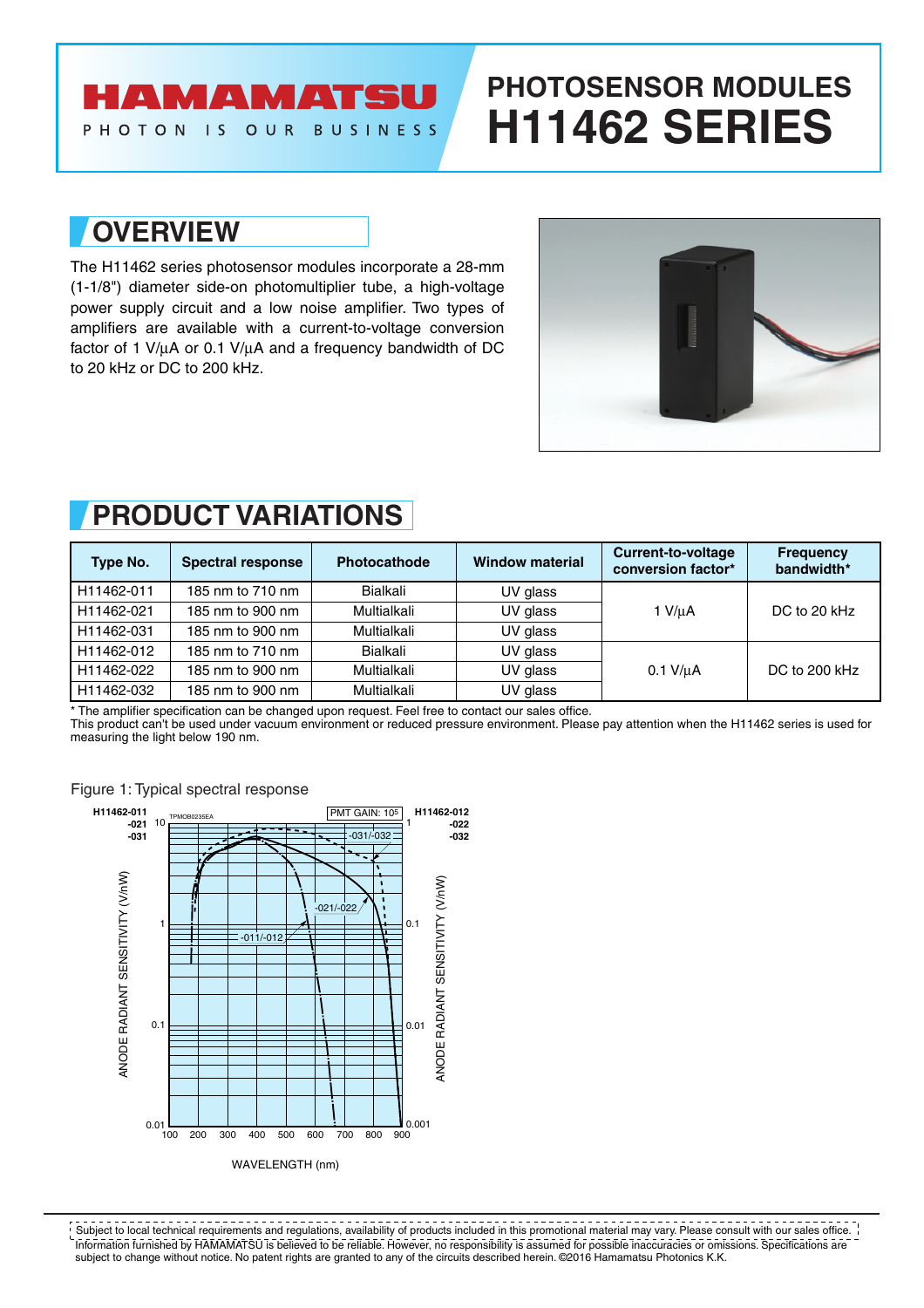Figure 2: Schematic diagram



TPMOC0272EA

## **SPECIFICATIONS**

| <b>Parameter</b>                 |                                              | H11462 series                                   |                                     |                                     |                         |                         |  |
|----------------------------------|----------------------------------------------|-------------------------------------------------|-------------------------------------|-------------------------------------|-------------------------|-------------------------|--|
| <b>Suffix</b>                    |                                              | $-011 / -012$                                   | $-021/ -022$                        | $-031 / -032$                       | $\overline{\mathsf{v}}$ |                         |  |
| Input voltage                    |                                              | $±4.5$ to $±5.5$                                |                                     |                                     |                         |                         |  |
| Max. input voltage               |                                              | ±6                                              |                                     |                                     |                         |                         |  |
| Max. input current *1            |                                              | +7/-3 (-011/-021/-031), +11/-7 (-012/-012/-032) |                                     |                                     |                         |                         |  |
| Max. control voltage             |                                              | +1.2 (Input impedance 1 $M\Omega$ )             |                                     |                                     |                         |                         |  |
|                                  | Recommended control voltage adjustment range |                                                 |                                     | $+0.5$ to $+1.1$                    |                         | $\overline{\mathsf{v}}$ |  |
|                                  | Effective area                               |                                                 | $4 \times 20$                       |                                     |                         |                         |  |
|                                  | Peak sensitivity wavelength                  |                                                 | 410                                 | 400                                 | 450                     | nm                      |  |
|                                  |                                              | Min.                                            | 80                                  | 140                                 | 475                     | μA/lm                   |  |
|                                  | Luminous sensitivity                         | Typ.                                            | 100                                 | 250                                 | 525                     |                         |  |
| Cathode                          | Blue sensitivity index (CS 5-58)             | Typ.                                            | 8                                   |                                     |                         |                         |  |
|                                  | Red/White ratio                              | Typ.                                            |                                     | 0.3                                 | 0.4                     |                         |  |
|                                  | Radiant sensitivity *2                       | Typ.                                            | 70                                  | 74                                  | 90                      | mA/W                    |  |
|                                  | Suffix (with internal 20 kHz amp)            |                                                 | $-011$                              | $-021$                              | $-031$                  |                         |  |
|                                  | Luminous sensitivity *3                      | Min.                                            | $1.0 \times 10^9$                   | $4.0 \times 10^8$                   | $3.0 \times 10^9$       | V/m                     |  |
|                                  |                                              | Typ.                                            | $1.2 \times 10^{9}$                 | $2.5 \times 10^9$                   | $5.0 \times 10^9$       |                         |  |
| Anode                            | Radiant sensitivity *2 *3                    | Typ.                                            | 840                                 | 740                                 | 855                     | V/nW                    |  |
|                                  | Voltage output depending                     | Typ.                                            | 0.2                                 | 3                                   | 10                      | mV                      |  |
|                                  | on PMT dark current *3 *4                    | Max.                                            | $\overline{c}$                      | $\overline{50}$                     | 50                      | $\overline{\mathsf{v}}$ |  |
|                                  | Max. output signal voltage *5                |                                                 | +4 (Load resistance 10 k $\Omega$ ) |                                     |                         |                         |  |
|                                  | Current-to-voltage conversion factor         |                                                 |                                     | 1                                   |                         | $V/\mu A$               |  |
|                                  | Suffix (with internal 200 kHz amp)           |                                                 | $-012$                              | $-022$                              | $-032$                  |                         |  |
|                                  | Luminous sensitivity *3                      | Min.                                            | $1.0 \times 10^{8}$                 | $4.0 \times 10^{7}$                 | $3.0 \times 10^8$       | V/m                     |  |
|                                  |                                              | Typ.                                            | $1.2 \times 10^8$                   | $2.5 \times 10^8$                   | $5.0 \times 10^8$       |                         |  |
| Anode                            | Radiant sensitivity *2 *3                    | Typ.                                            | 84                                  | 74                                  | 85.5                    | V/nW                    |  |
|                                  | Voltage output depending                     | Typ.                                            | 0.02                                | 0.3                                 | 1                       | mV                      |  |
|                                  | on PMT dark current *3 *4                    | Max.                                            | 0.2                                 | 5                                   | 5                       |                         |  |
|                                  | Max. output signal voltage *5                |                                                 |                                     | +4 (Load resistance 10 k $\Omega$ ) |                         | $\vee$                  |  |
|                                  | Current-to-voltage conversion factor         |                                                 |                                     | 0.1                                 |                         | $V/\mu A$               |  |
|                                  |                                              |                                                 |                                     | H11462 series                       |                         |                         |  |
|                                  | Offset voltage                               | Typ.                                            |                                     | ±1                                  |                         | mV                      |  |
|                                  | Ripple noise $*3 *6$ (peak to peak)          | Max.                                            |                                     | 0.5                                 |                         | mV                      |  |
| Settling time *7                 |                                              | Max.                                            | 14                                  |                                     |                         |                         |  |
| Operating ambient temperature *8 |                                              | $+5$ to $+50$                                   |                                     |                                     |                         |                         |  |
| Storage temperature *8           |                                              | $-20$ to $+50$                                  |                                     |                                     |                         |                         |  |
|                                  | Weight                                       |                                                 |                                     | 225                                 |                         | g                       |  |

\*1: At ±5 V input voltage, +1.0 V control voltage, and output current equal to dark current

\*2: Measured at the peak sensitivity wavelength

 $*3$ : Control voltage =  $+1.0$  V

\*4: After 30 minutes storage in darkness. The actual output value in darkness is the sum of dark current and offset voltage.

\*5: At ±5 V input voltage

\*6: Cable RG-174/U, Cable length 450 mm, Load resistance = 1 MΩ, Load capacitance = 22 pF

\*7: The time required for the output to reach a stable level following a change in the control voltage from +1.0 V to +0.5 V.

\*8: No condensation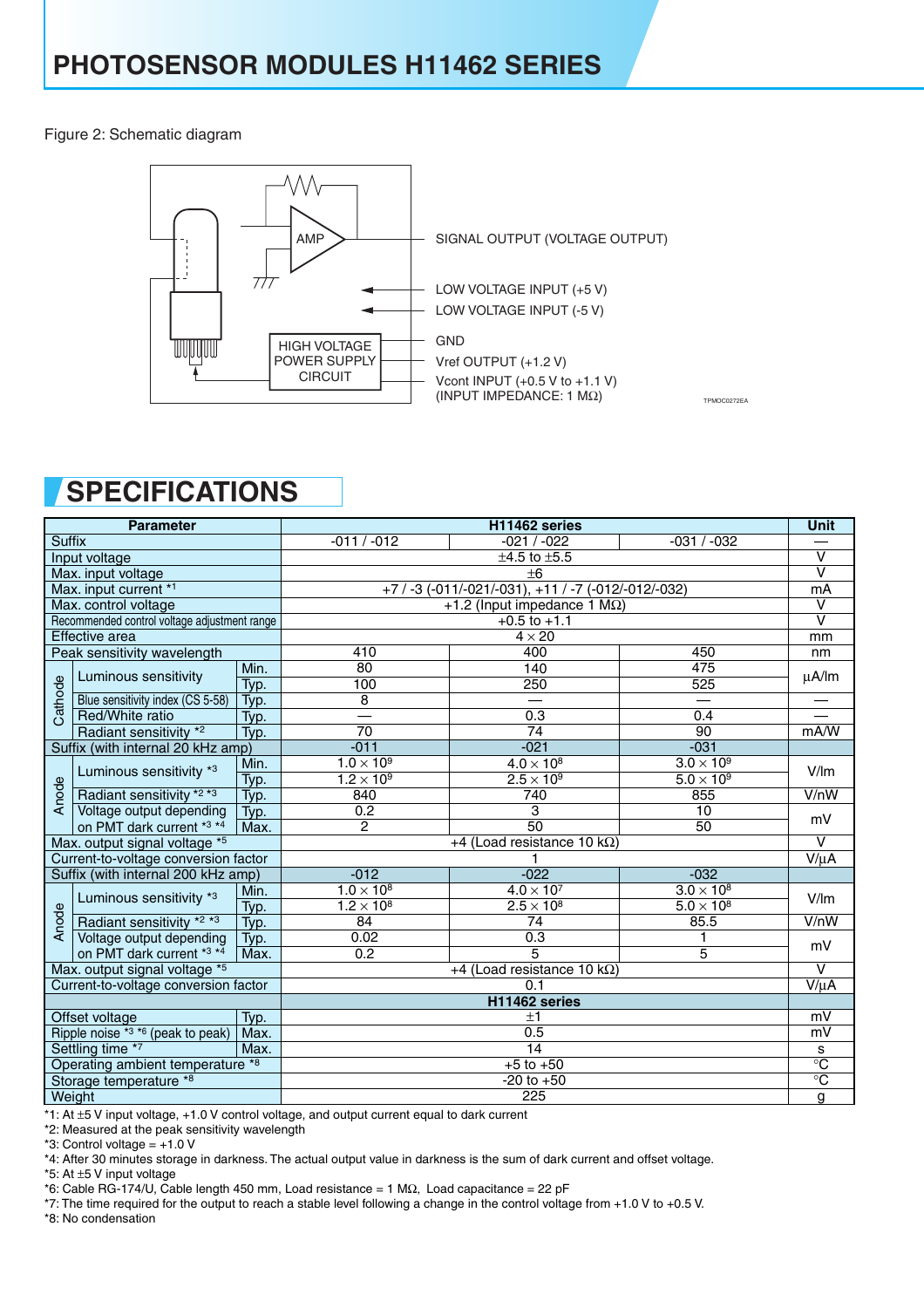

### Figure 3: Sensitivity adjustment method Figure 4: Typical gain



TPMOC0239EA

Figure 5: Typical frequency characteristics





●**H11462-011/-021/-031** ●**H11462-012/-022/-032**





### Figure 6: Typical ripple noise



4 (µs/div.)



RIPPLE NOISE (1 mV/div.)

RIPPLE NOISE (1 mV/div.)

500 (mV/div.)

500 (mV/div.)